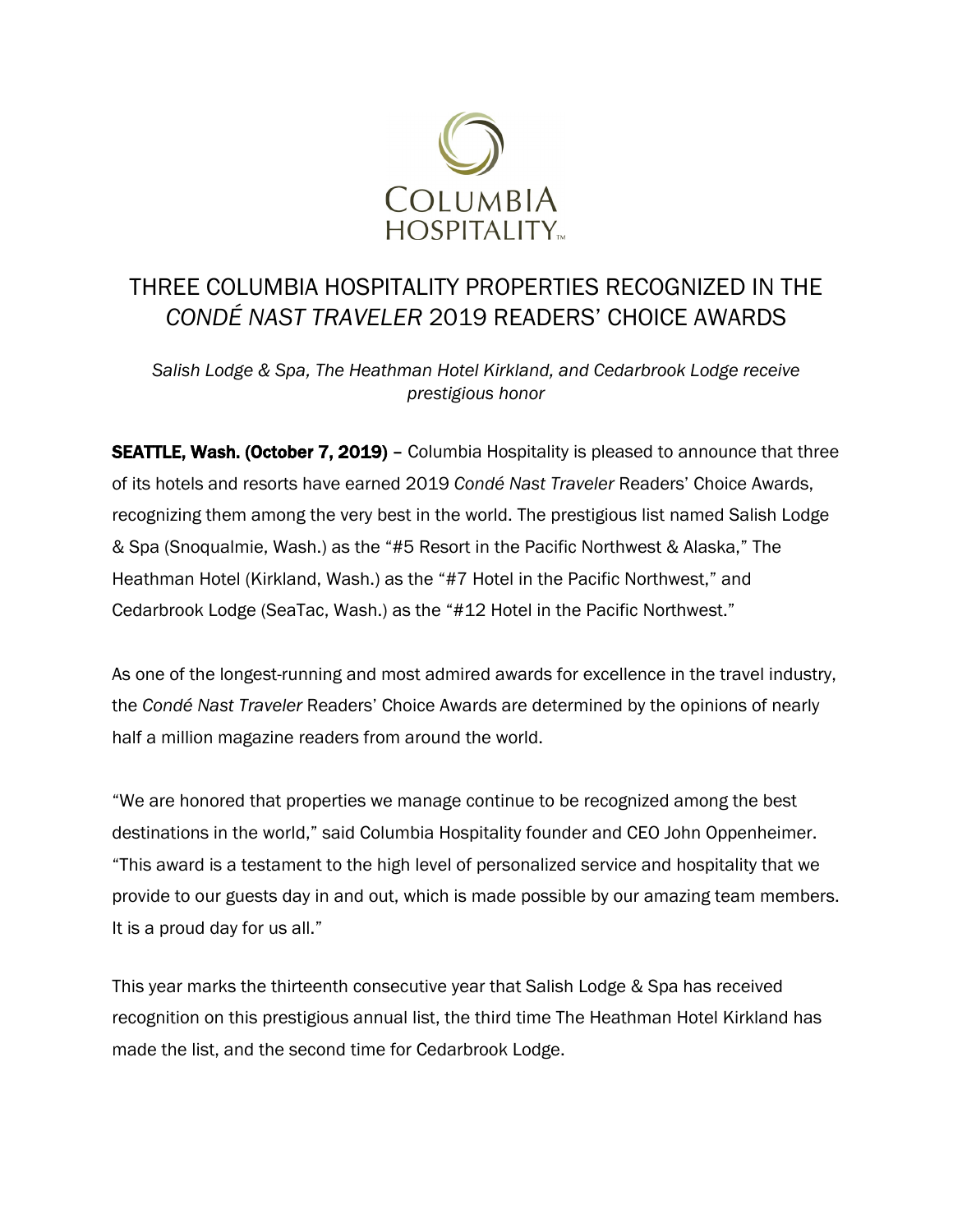The 2019 Readers' Choice Awards are published exclusively on *Condé Nast Traveler's*  website at [www.cntraveler.com/rca](http://www.cntraveler.com/rca) and celebrated in the November issue.

For more information on Columbia Hospitality and its entire portfolio, please visit [www.columbiahospitality.com.](http://www.columbiahospitality.com/)

# # #

## About The Heathman Hotel Kirkland

*The Heathman Hotel is a 91-room, upscale boutique hotel in downtown Kirkland, Wash. Located in the heart of the city with a neighborhood feel, The Heathman is steps away from Marina Park on the eastern shore of Lake Washington, and is close to Seattle and Bellevue. The hotel features permanent and rotating fine art throughout its public spaces, as well as custom artwork in all guestrooms. Hearth Restaurant, located on the ground floor of the hotel, offers guests a warm and inviting atmosphere to watch locally sourced ingredients be brought to life through traditional hearth oven cooking techniques. The independent, fullservice hotel and restaurant add to the appeal of fast-growing and vibrant Kirkland. The Heathman is managed by Seattle-based Columbia Hospitality, Inc. For more information or to make a reservation, please call 888-264-5494 or visit* [www.heathmankirkland.com](http://www.heathmankirkland.com/)*.*

#### About Cedarbrook Lodge

*Situated on 11 lush acres and surrounded by seven additional acres of natural wetlands, Cedarbrook Lodge is an unexpected urban oasis unlike any other destination. Located less than five minutes from Sea-Tac International Airport, it is the perfect blend of convenience and escape. Each of the 167 guestrooms and suites at Cedarbrook Lodge offers comfort and tranquility, while the inspired meeting and event spaces feature floor-to-ceiling windows overlooking the natural Northwest setting. Cedarbrook is also home to the award-winning Copperleaf Restaurant, where sustainability and superior locally grown foods are celebrated. The Spa at Cedarbrook is no exception to the hotel's intimate setting and is known for utilizing petrified wood's healing properties in treatments. For more information or to make a reservation, please call 877-515-2176 or visit [www.cedarbrooklodge.com.](http://www.cedarbrooklodge.com/)* 

#### About Salish Lodge & Spa

*Consistently ranked among the best small resorts in the world, Salish Lodge & Spa overlooks the 268-foot Snoqualmie Falls. Every guest experience is inspired by its surroundings in the foothills of the Cascade Mountains. Honey and herbs from the lodge's own apiary and garden appear in treatments at the world-renowned spa, as well as the locally sourced Northwest fare and libations in The Dining Room and The Attic. Each of its 86 guestrooms has a fireplace, comfortable seating and an oversized soaking tub or an oversized shower with dual showerheads. A stunning destination for weddings, special occasions or meetings, Salish Lodge & Spa offers an array of indoor and outdoor spaces for a truly unique event. The resort is located 30 minutes east of downtown Seattle and within 40 minutes of Seattle-Tacoma International Airport. Salish Lodge & Spa is owned by the*